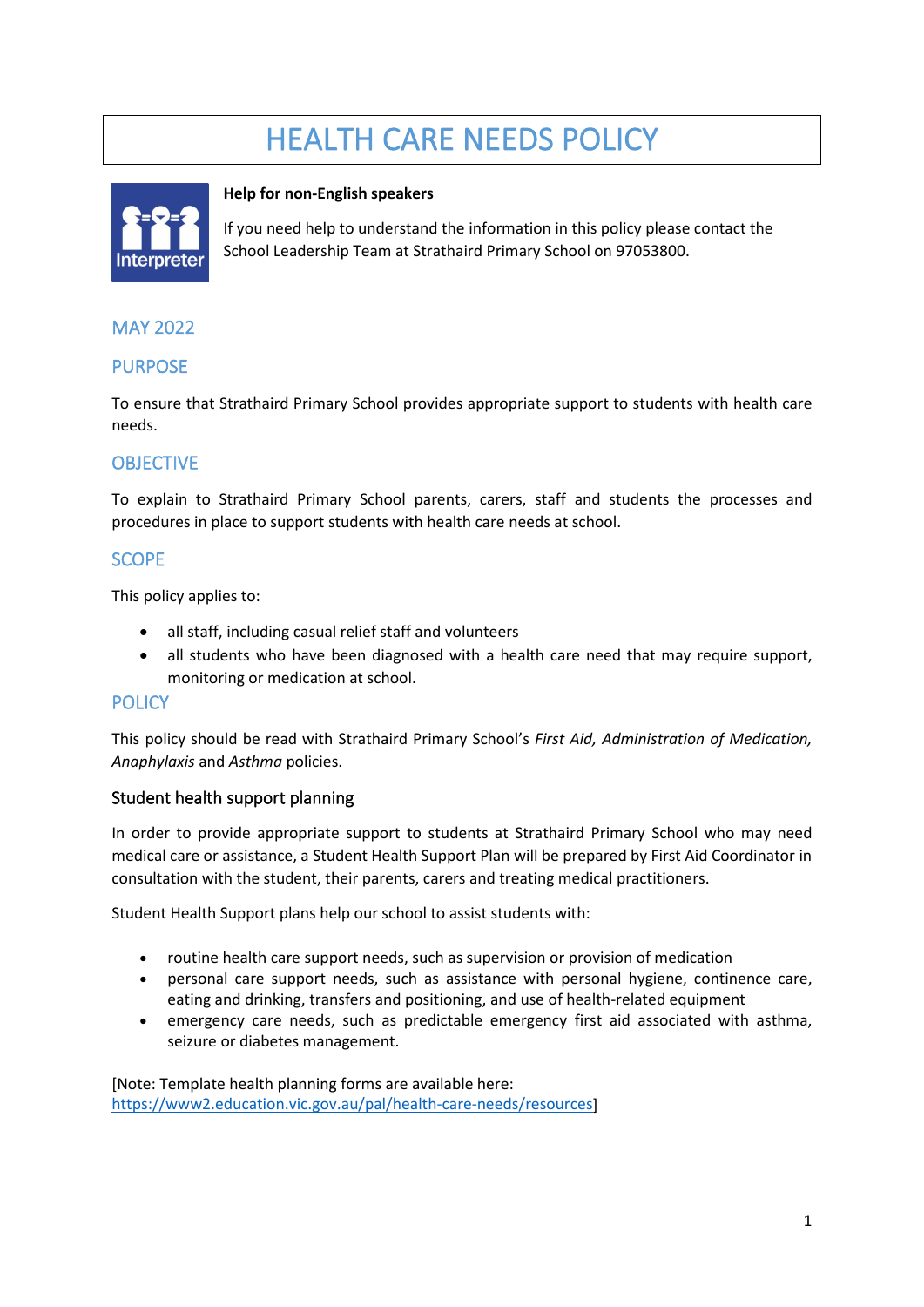Students with complex medical care needs, for example, tracheostomy care, seizure management or tube feeding, must have a Student Health Support Plan which provides for appropriate staff to undertake specific training to meet the student's particular needs.

At enrolment or when a health care need is identified, parents/carers should provide accurate information about the student's condition or health care needs, ideally documented by the student's treating medical/health care practitioner on a Medical Advice Form (or relevant equivalent) Note: Template health planning forms are available here: [https://www2.education.vic.gov.au/pal/health](https://www2.education.vic.gov.au/pal/health-care-needs/resources)[care-needs/resources\]](https://www2.education.vic.gov.au/pal/health-care-needs/resources)

Strathaird Primary School may invite parents and carers to attend a Student Support Group meeting to discuss the contents of a student's Health Support Plan and assistance that the student may need at school or during school activities.

Where necessary, Strathaird Primary School may also request consent from parents and carers to consult with a student's medical practitioners, to assist in preparing the plan and ensure that appropriate staff understand the student's needs. Consultation with the student's medical practitioner will not occur without parent/carer consent unless required or authorised by law.

Student Health Support Plans will be reviewed:

- when updated information is received from the student's medical practitioner
- when the school, student or parents and carers have concerns with the support being provided to the student
- if there are changes to the support being provided to the student, or
- on an annual basis.

#### Management of confidential medical information

Confidential medical information provided to Strathaird Primary School to support a student will be:

- recorded on the student's file
- shared with all relevant staff so that they are able to properly support students diagnosed with medical conditions and respond appropriately if necessary.

## **COMMUNICATION**

This policy will be communicated to our school community in the following ways:

- Included in staff induction processes and staff training
- Available publicly on our school's website
- Hard copy available from school administration upon request
- Discussed at staff briefings/meetings as required

#### FURTHER INFORMATION AND RESOURCES

- the Department's Policy and Advisory Library (PAL):
	- o [Health Care Needs](https://www2.education.vic.gov.au/pal/health-care-needs/policy)
	- o [Health Support Planning Forms](https://www2.education.vic.gov.au/pal/health-care-needs/resources)
	- o [Complex Medical Care Supports](https://www2.education.vic.gov.au/pal/health-care-needs/guidance/complex-medical-care-supports)
	- o [Child and Family Violence Information Sharing Schemes](https://www2.education.vic.gov.au/pal/information-sharing-schemes/policy)
	- o [Privacy and Information Sharing](https://www2.education.vic.gov.au/pal/privacy-information-sharing/policy)